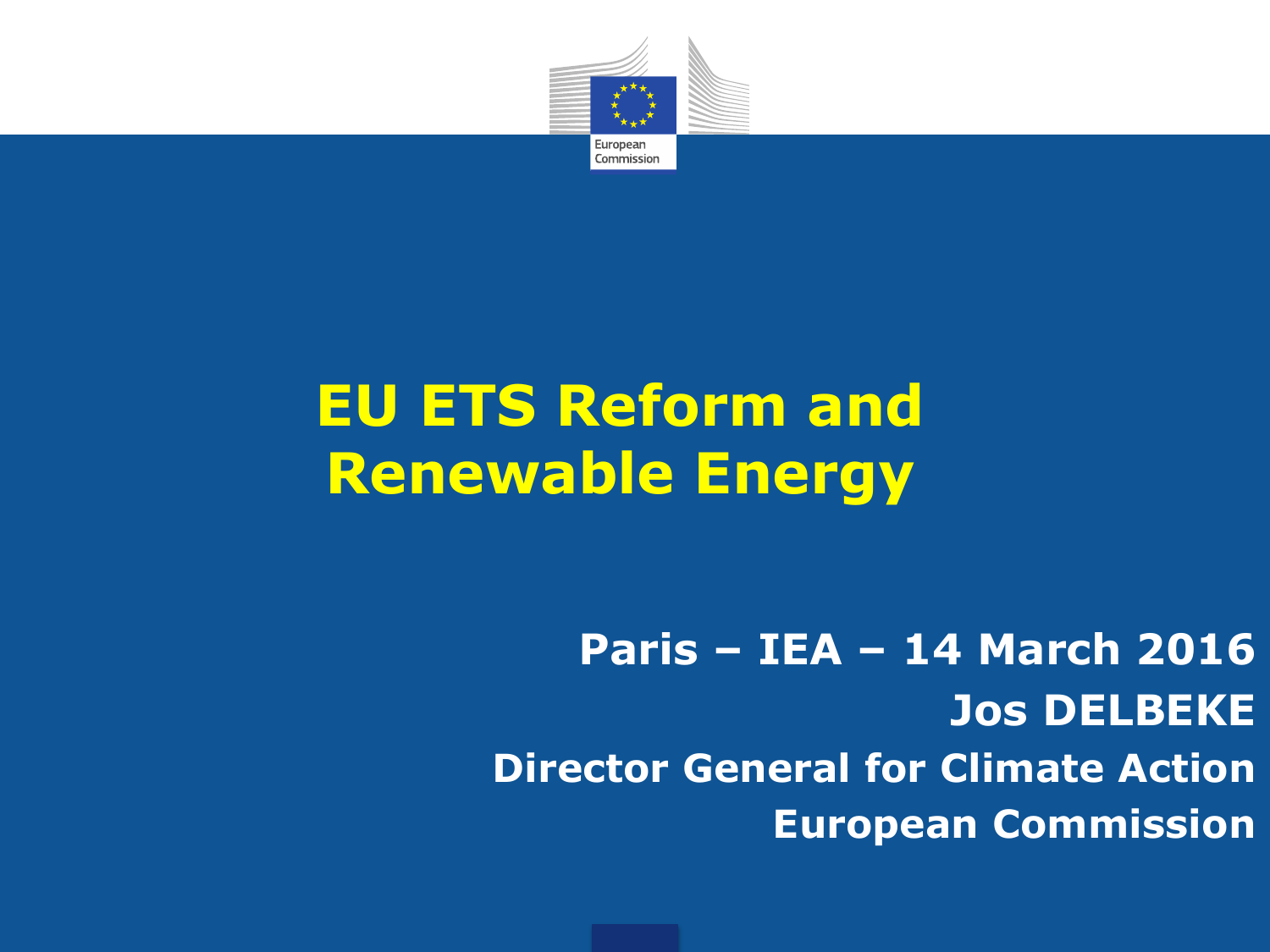

### **The Paris Agreement**

- **A legally binding, universal agreement**
- **189 nationally determined contributions (NDCs)**
- **Ambitious long-term goal ("well below 2°C")**
- **Dynamic 5-year ambition cycle**
- **Enhanced transparency and accountability**
- **Greater emphasis on adaptation**
- **Support for poor and vulnerable countries**

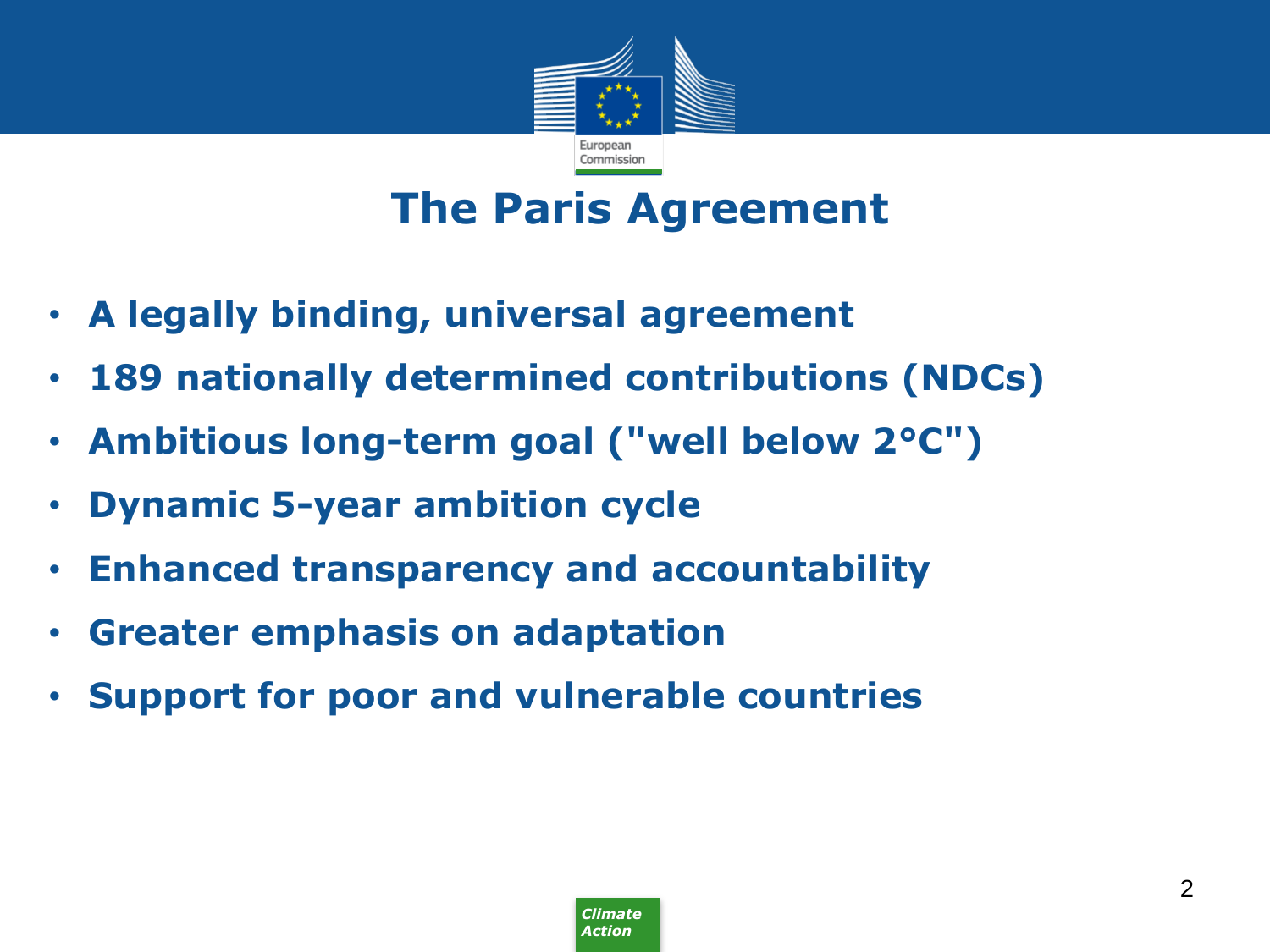

#### **2030 EU Framework for Climate and Energy**

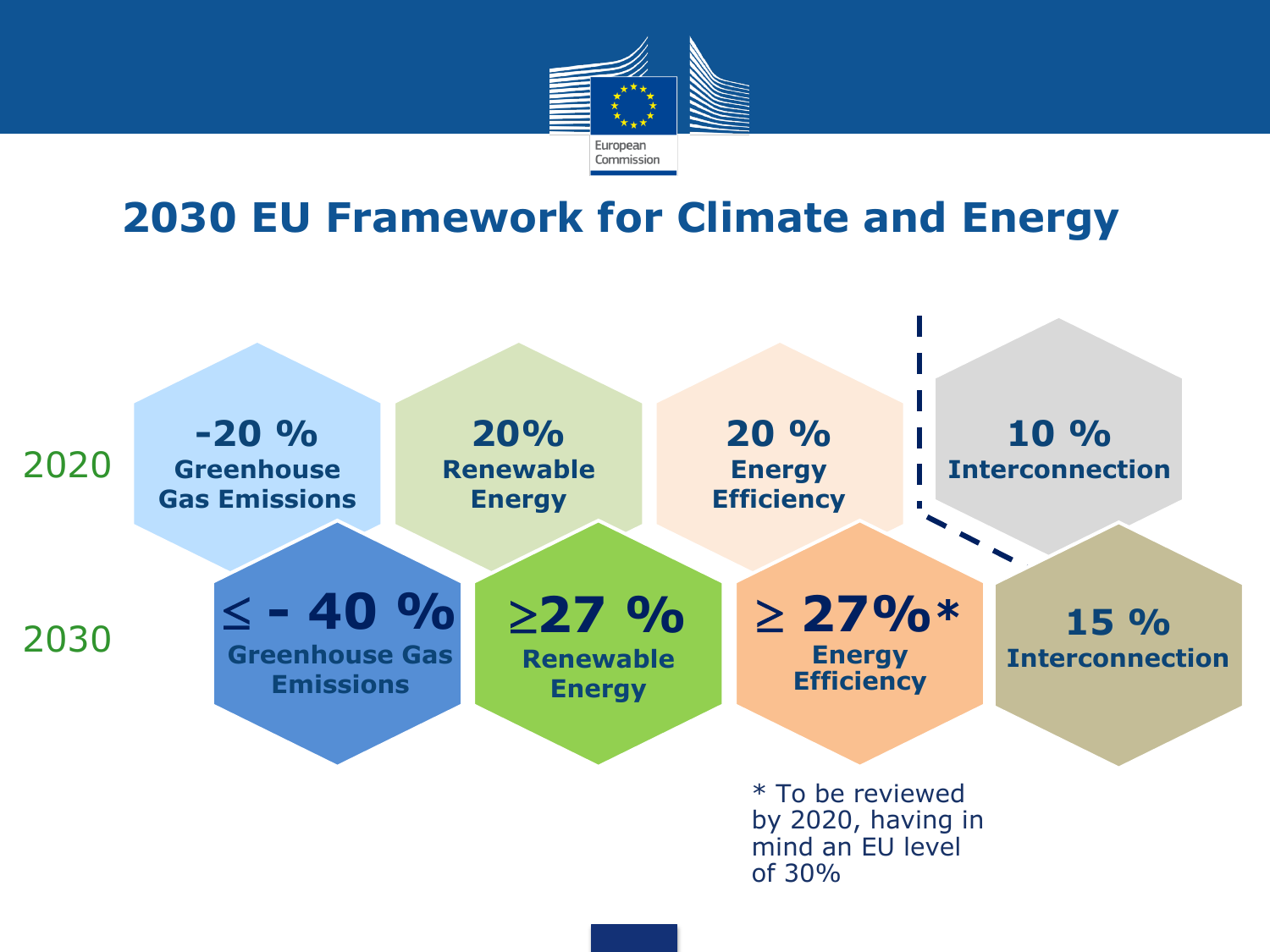

### **EU Emission Trading System (ETS)**

- **One EU wide target : -21% in 2020 and -43% in 2030**
- **One single EU carbon price**
- **Harmonised infrastructure and operation**
	- **+ delivery of target**
	- **+ cost-effective reductions**

 **- weak incentives for alternatives (low prices)**

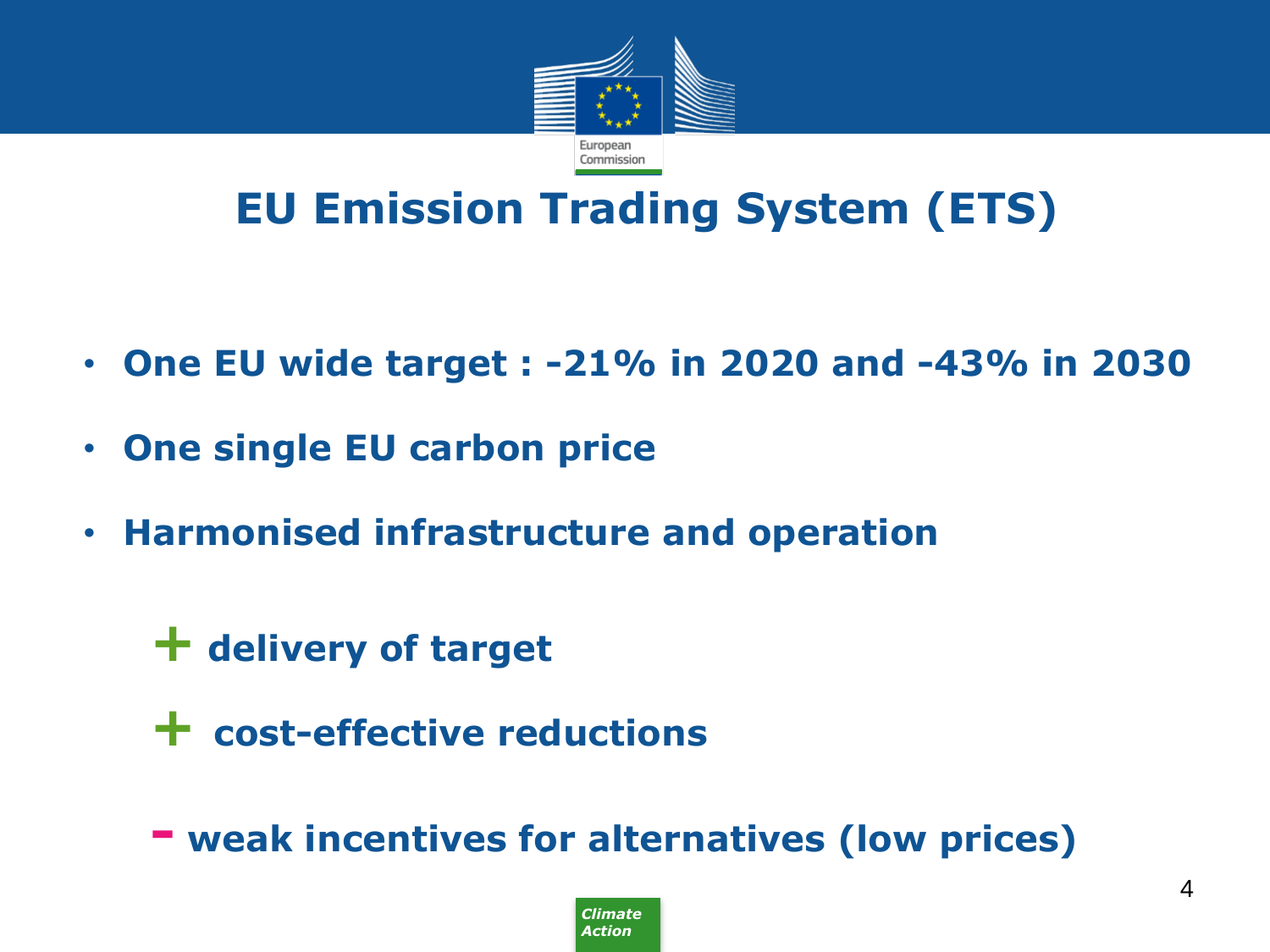

#### **INDCs : References to carbon pricing**



*Climate Action*

5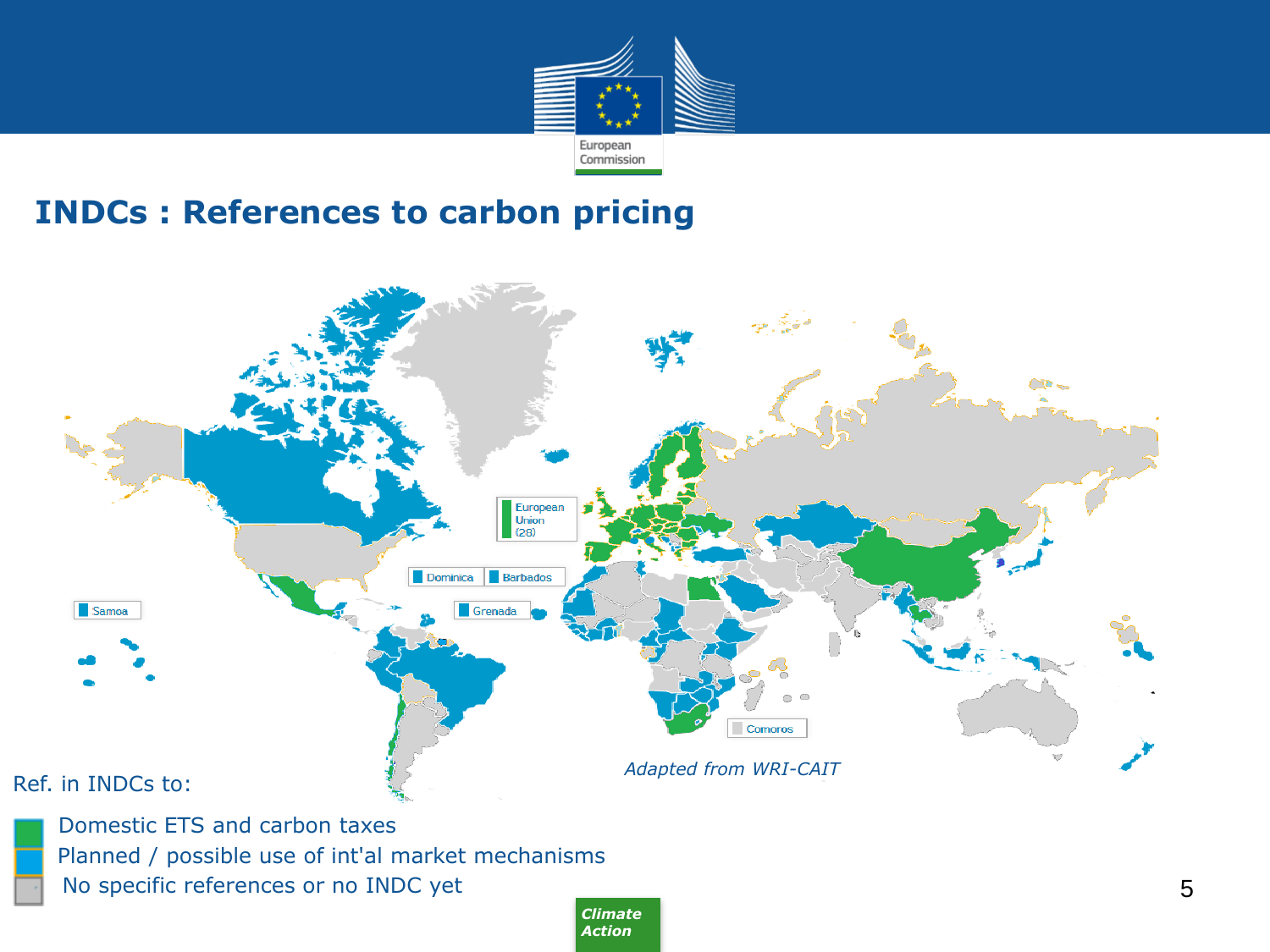

### **Renewable Energy Directive**

- **Differentiated national targets, adding up to 20 % for the EU by 2020**
- **National (wide ranging) support schemes**
	- **+ delivery of target : 16 % in 2015 (8% in 2008)**
	- **impact on internal electricity market** 
		- **Overcompensation ?**
		- **Fragmented markets**
	- **- cost-effectiveness**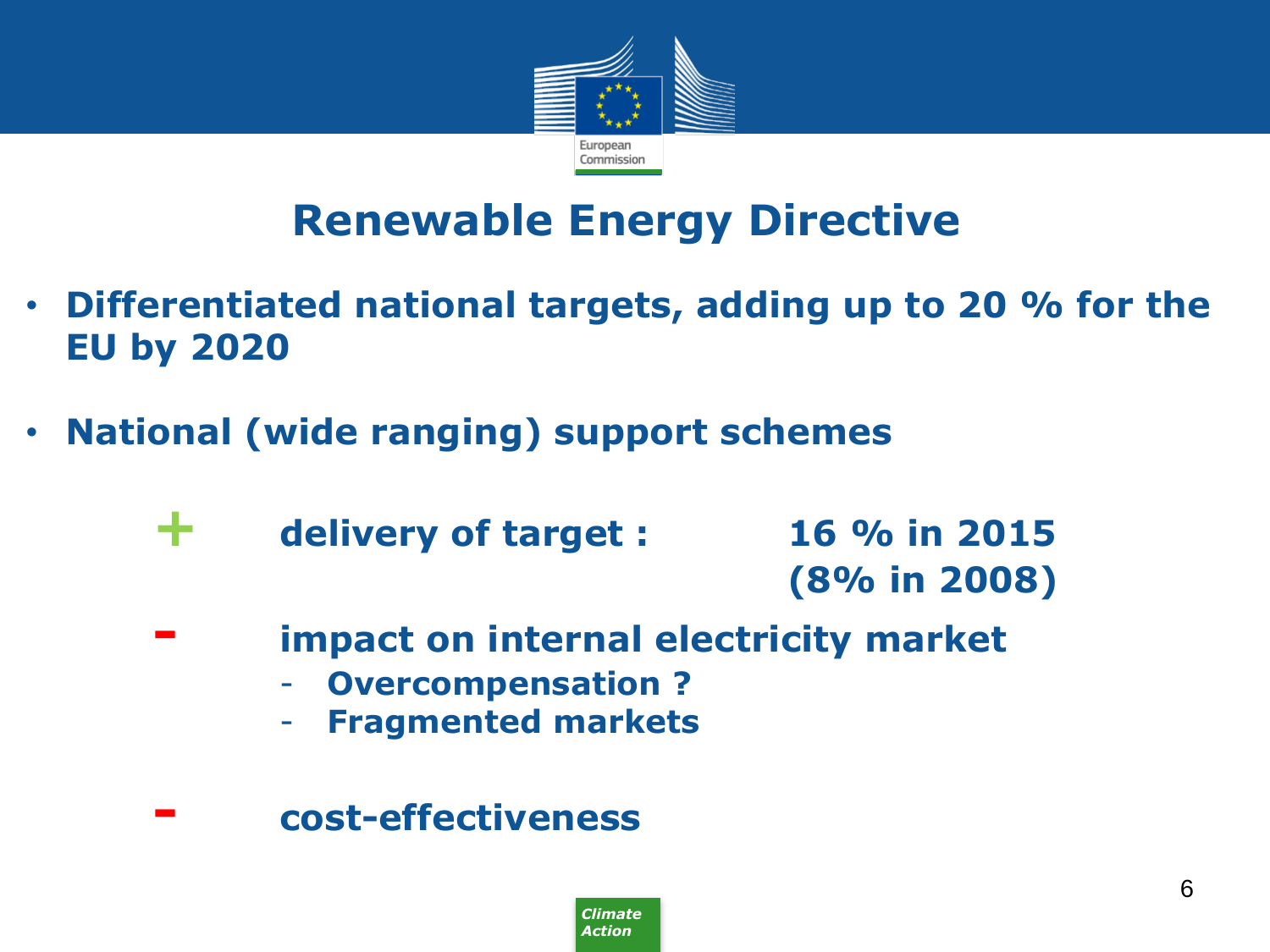

### **Potential impact of INDCs on global cumulative investment in the power sector, 2015 – 2040**

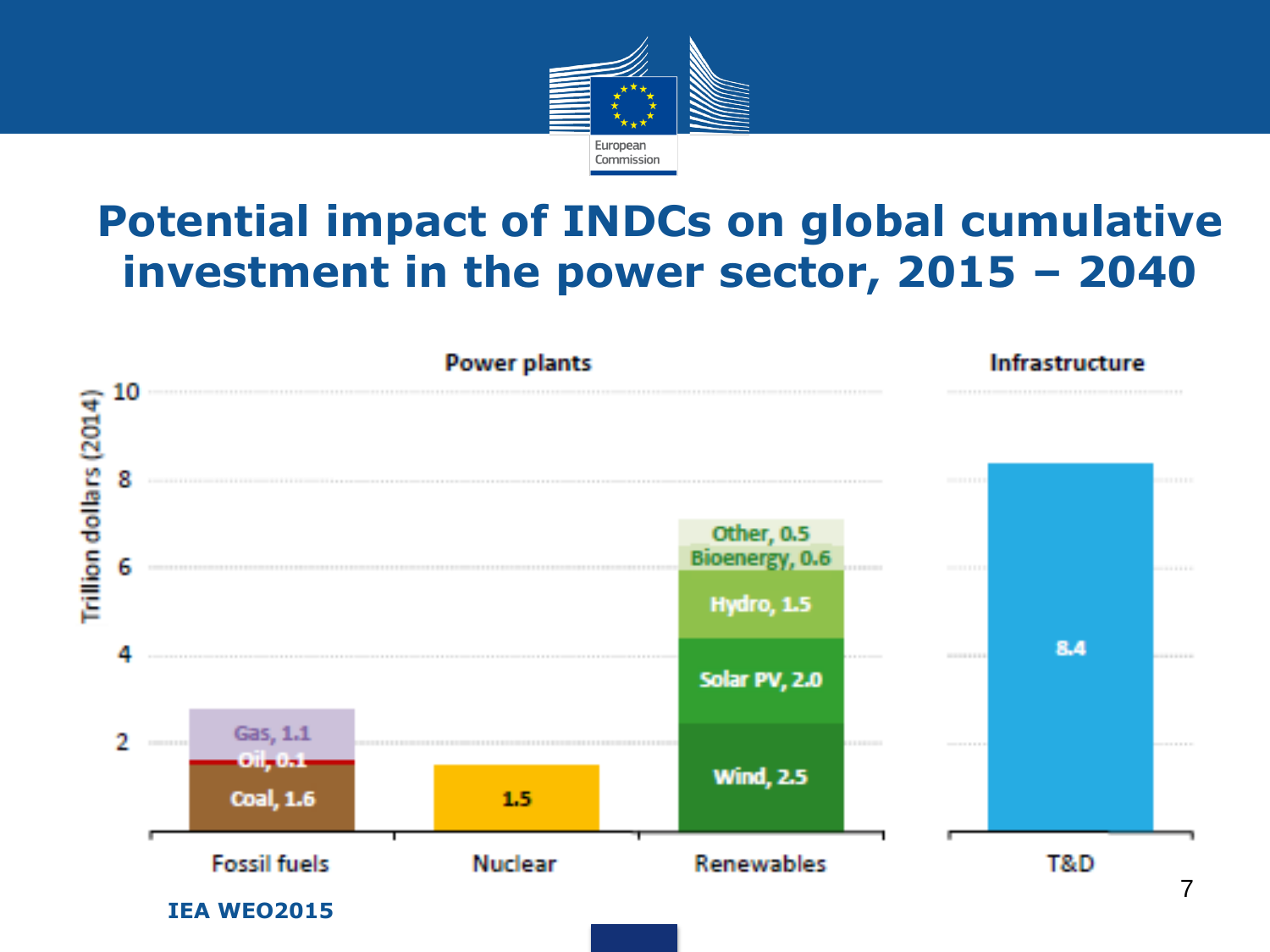

#### **Investment Needs for the EU power sector, 2021-2030**

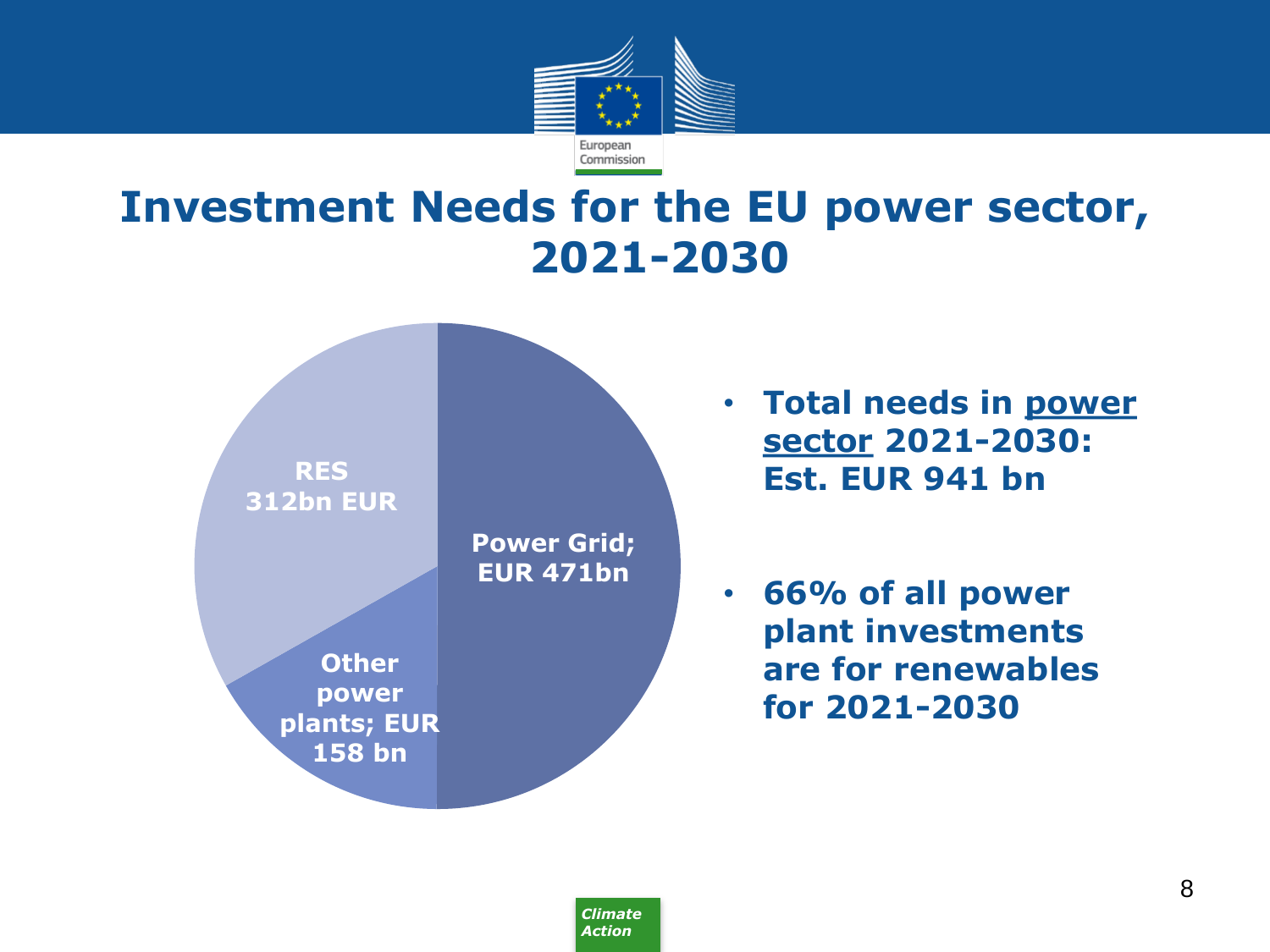

# **EU - key determinants for renewables development**

### • **Wholesale electricity price**

- *To balance supply and demand*
- *To provide sufficient revenues to cover full costs of generators*

#### • **EU ETS price**

- *To increase relative price of fossil fuels*
- *To generate revenues for low carbon policies*

#### • **Costs of renewables**

• *Expected to decrease further and become increasingly competitive*

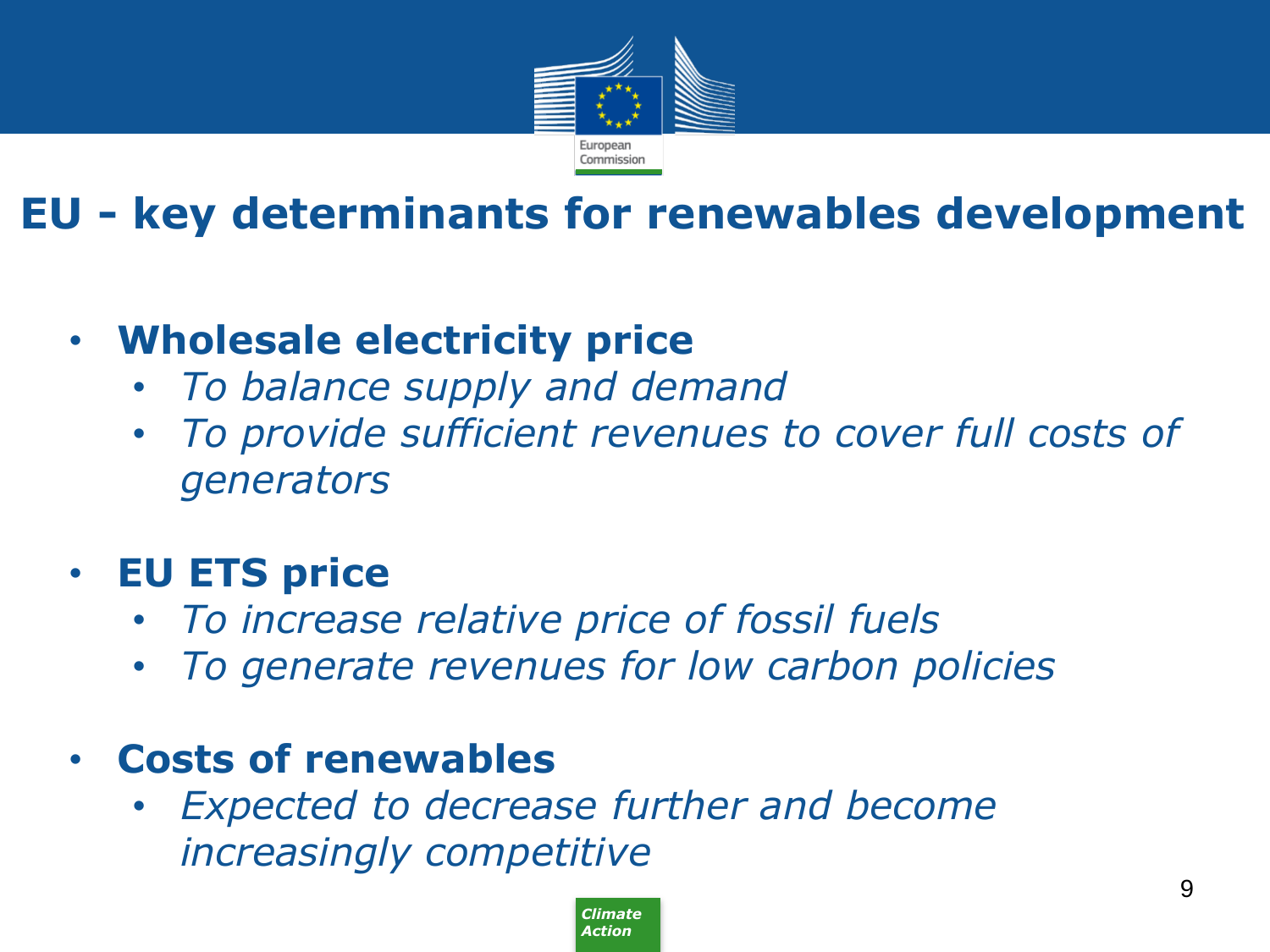

# **EU ETS – preparing for 2030**

- **Market Stability Reserve (MSR) as from 2019**
- **ETS revision for post-2020 period**
	- *Increased reduction of cap by 2.2%/year*
	- *Fixed auction share of 57%*
	- *Better targeted free allocation for industry*

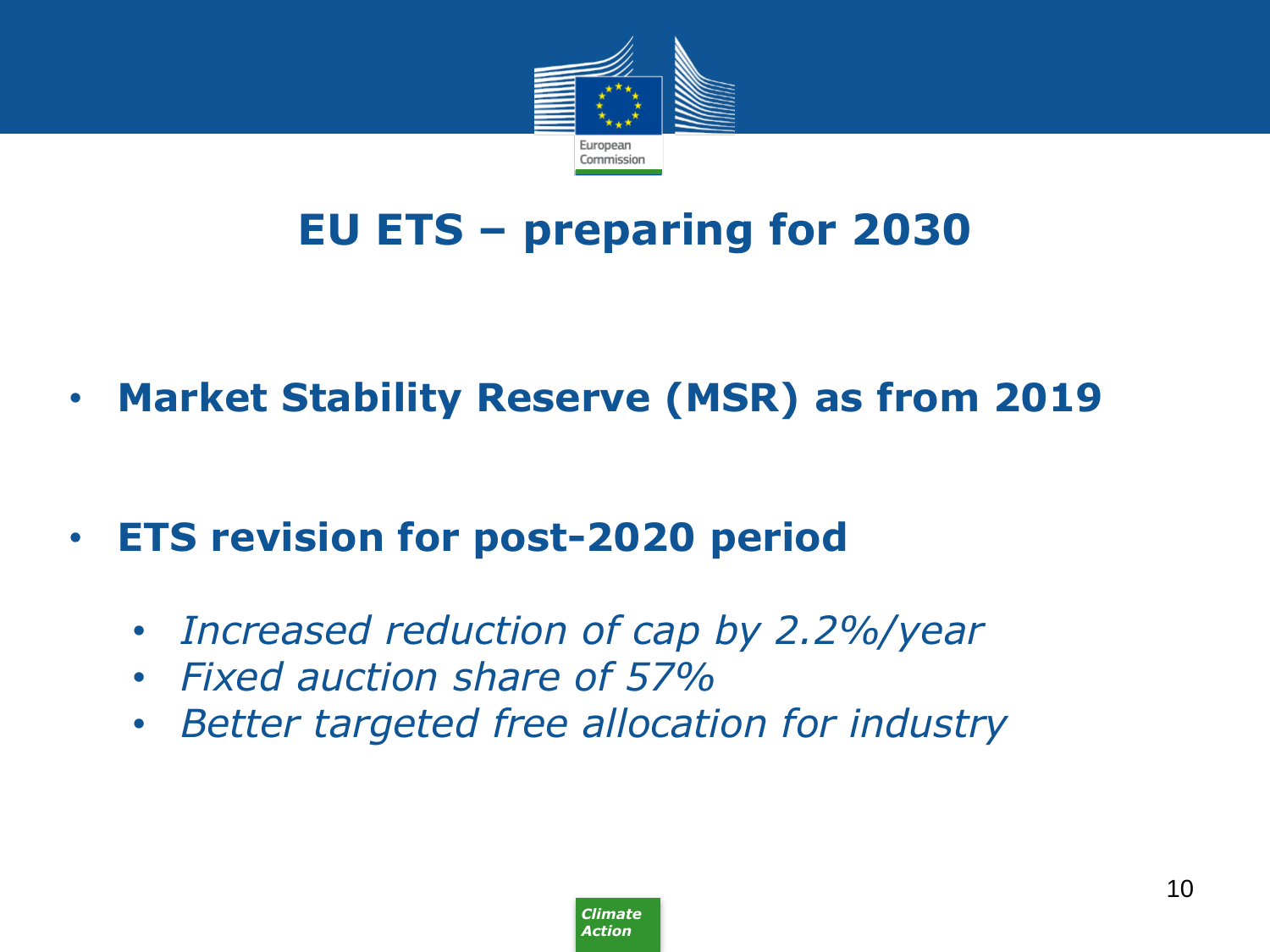

### **EU ETS – auction revenues, 2020-2030**

• EU Member States should use **50% of their ETS auction revenues for climate-related purposes**

*more than 6bn allowances in total to be auctioned*

• **Innovation Fund** for low-carbon innovation

*450 mio allowances*

- **Modernization Fund** for energy investments in lowincome Member States
	- *310 mio allowances*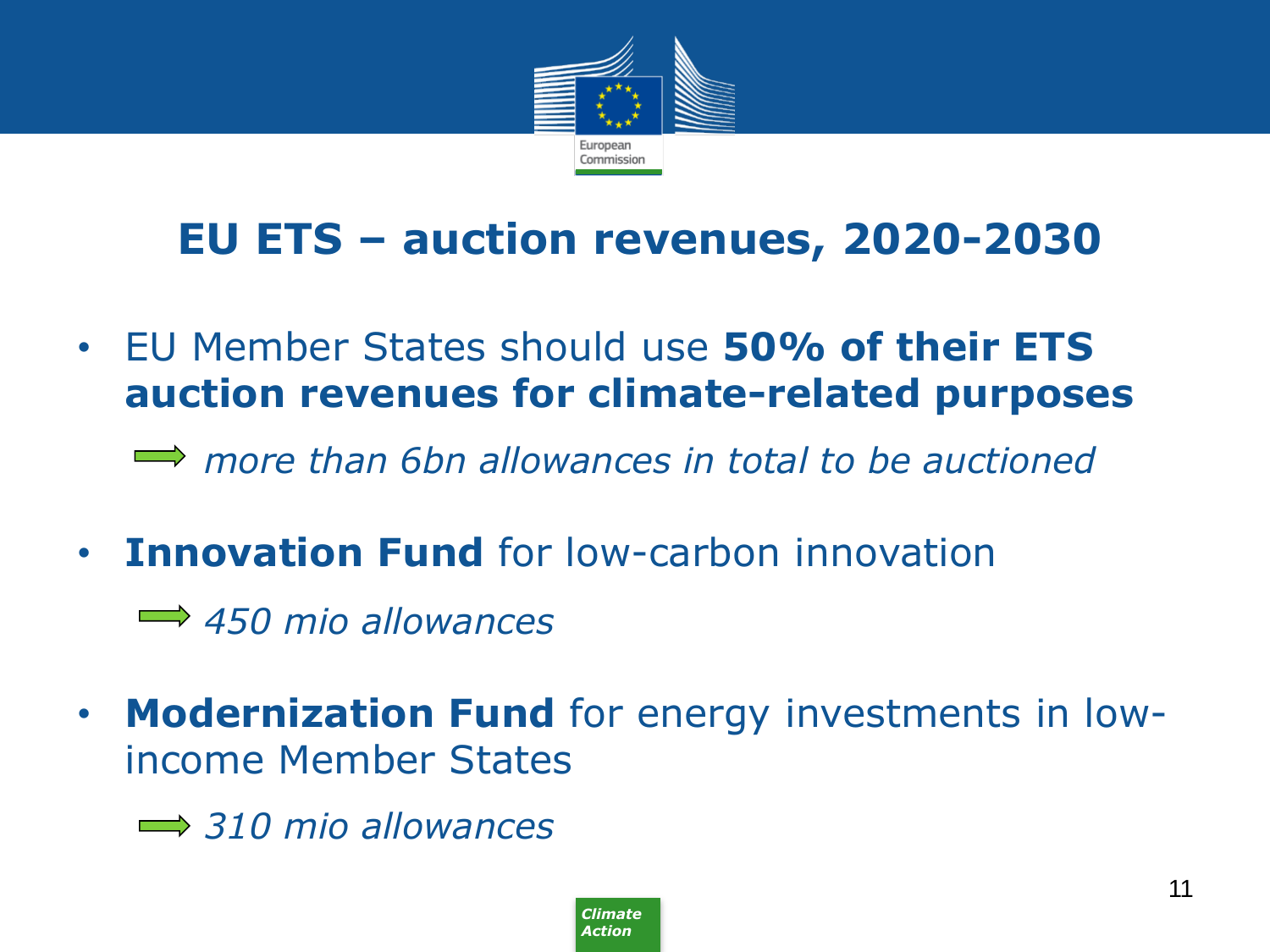

# **"High price" scenario**

- **Wholesale electricity price (incl ETS price) ≥ RES costs**
- **Electricity supply and demand are in equilibrium**
	- *Scarcity pricing yields sufficient revenues to cover full costs of generators*

#### • **ETS price plays out its full force**

- *Gas more competitive than coal*
- *RES competitive with gas*

#### • **Support to renewables**

- *Support to innovation through EU funds (Innovation Fund, Horizon2020)*
- *State aid for innovative technologies?*
- *Climate share of renewables? Action* • *Obligation on electricity suppliers to deliver certain*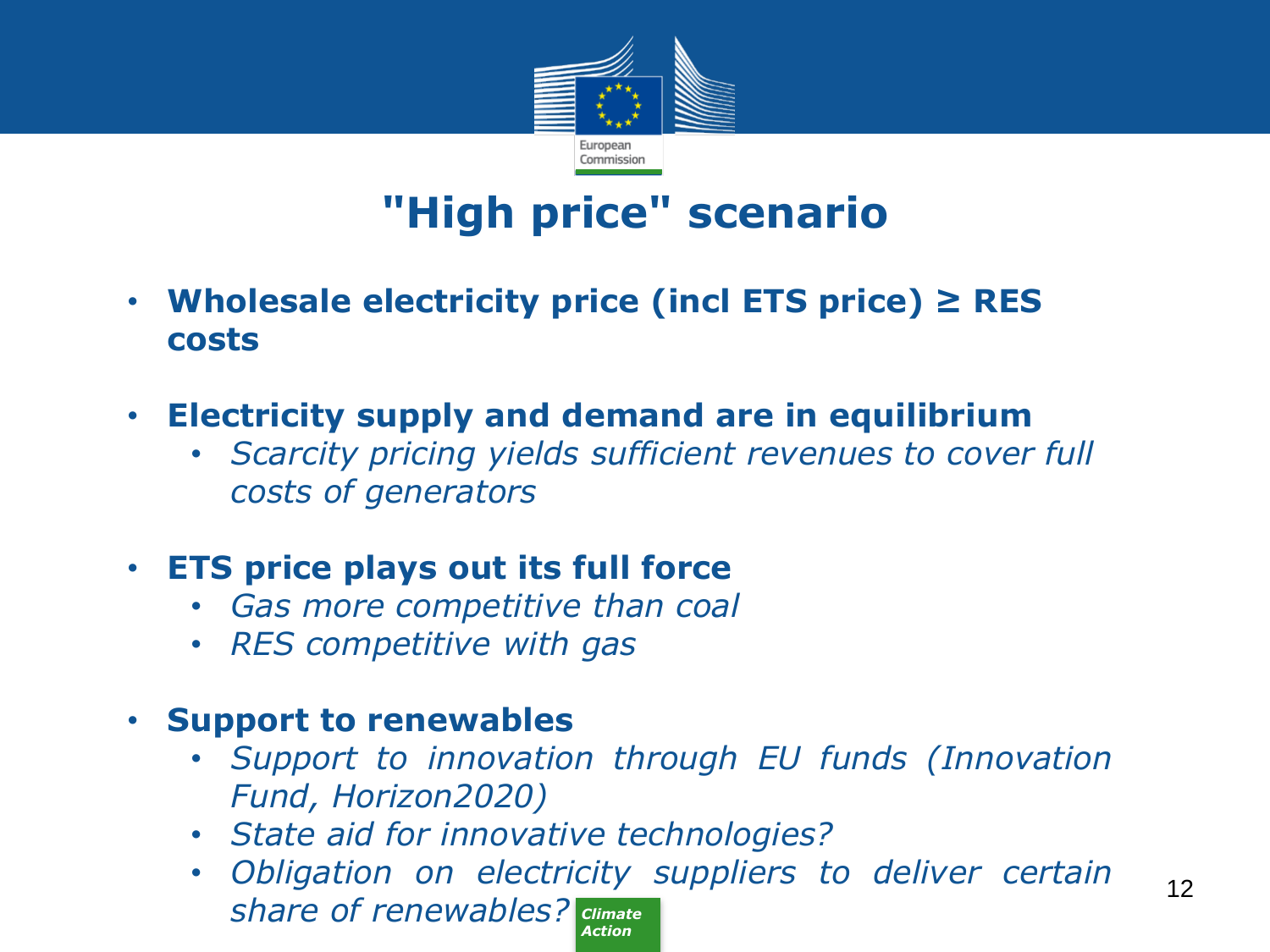

# **"Low price" scenario**

- **Wholesale electricity price (incl ETS price) < RES costs**
- **Temporary oversupply on electricity market**
	- *Low prices help EU competitiveness*
	- *But renewables not competitive at low prices*
- **MS could use ETS revenues to support renewables and balance market**
	- *Market-based support for mature renewables: competitive bidding, investment support, technological neutrality*
	- *Support to take out power capacity based on conventional fuels?*
	- *Importance of regional/EU wide cooperation*
- **EU-wide support from ETS revenues?**
	- *EU funding instrument (guarantees)?*
	- Technologically neutral RES auctions at EU or regional level? <sub>13</sub>

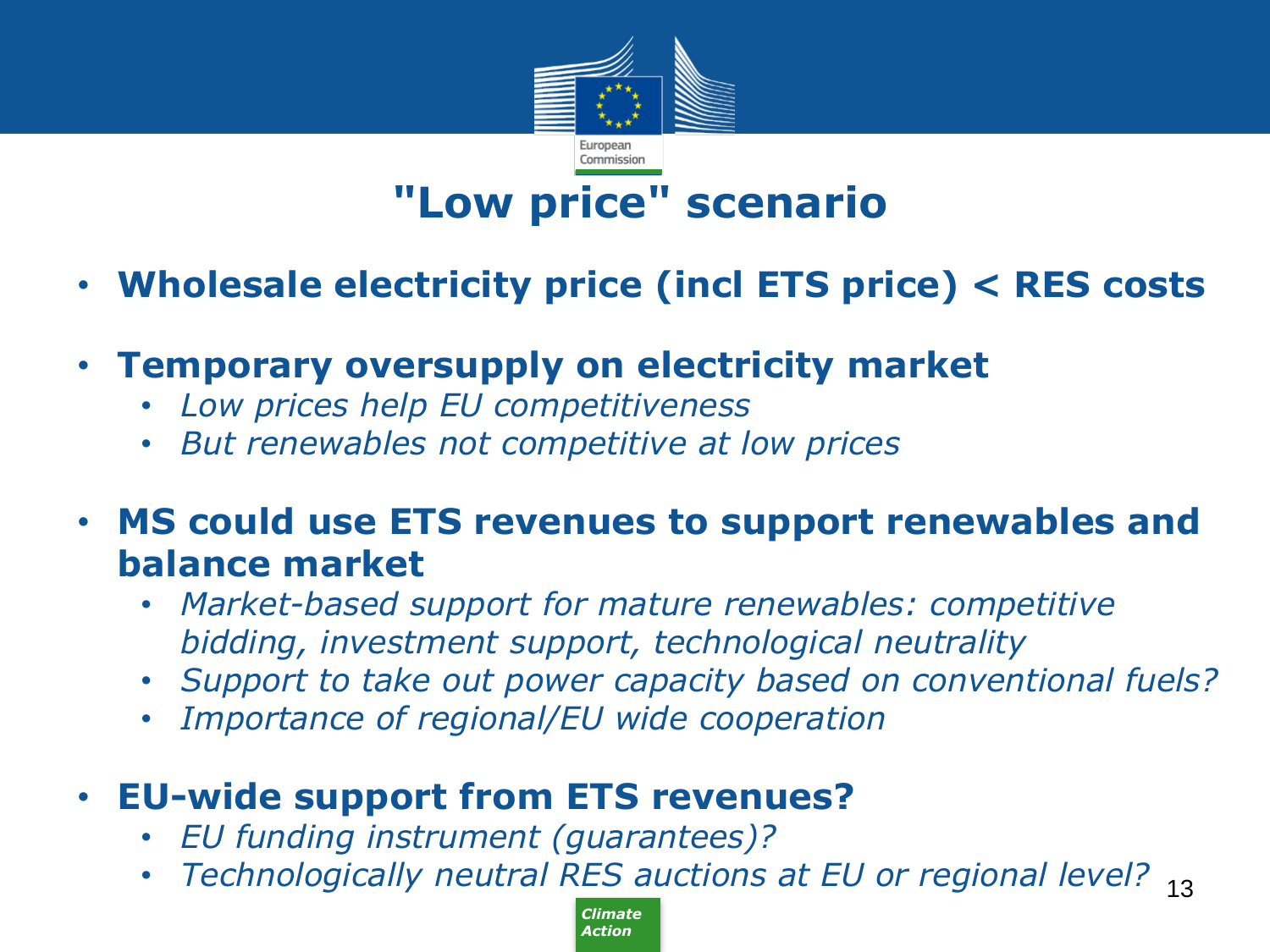

# **Role of EU governance for renewables**

#### • **Transparency**

- *Provide information on MS policies*
- *Facilitate regional cooperation*
- *Improved investment planning*
- **How could Member States contribute towards EU renewables target?**
	- *National policies and investments*
	- *Financial contributions to EU-wide/regional auctions and EU projects?*
- **How to fill "gap" in case national policies do not add up to 27 %?**
	- *EU-wide auctions financed by MS' ETS revenues?*
	- *Taking account of early actions by MS*

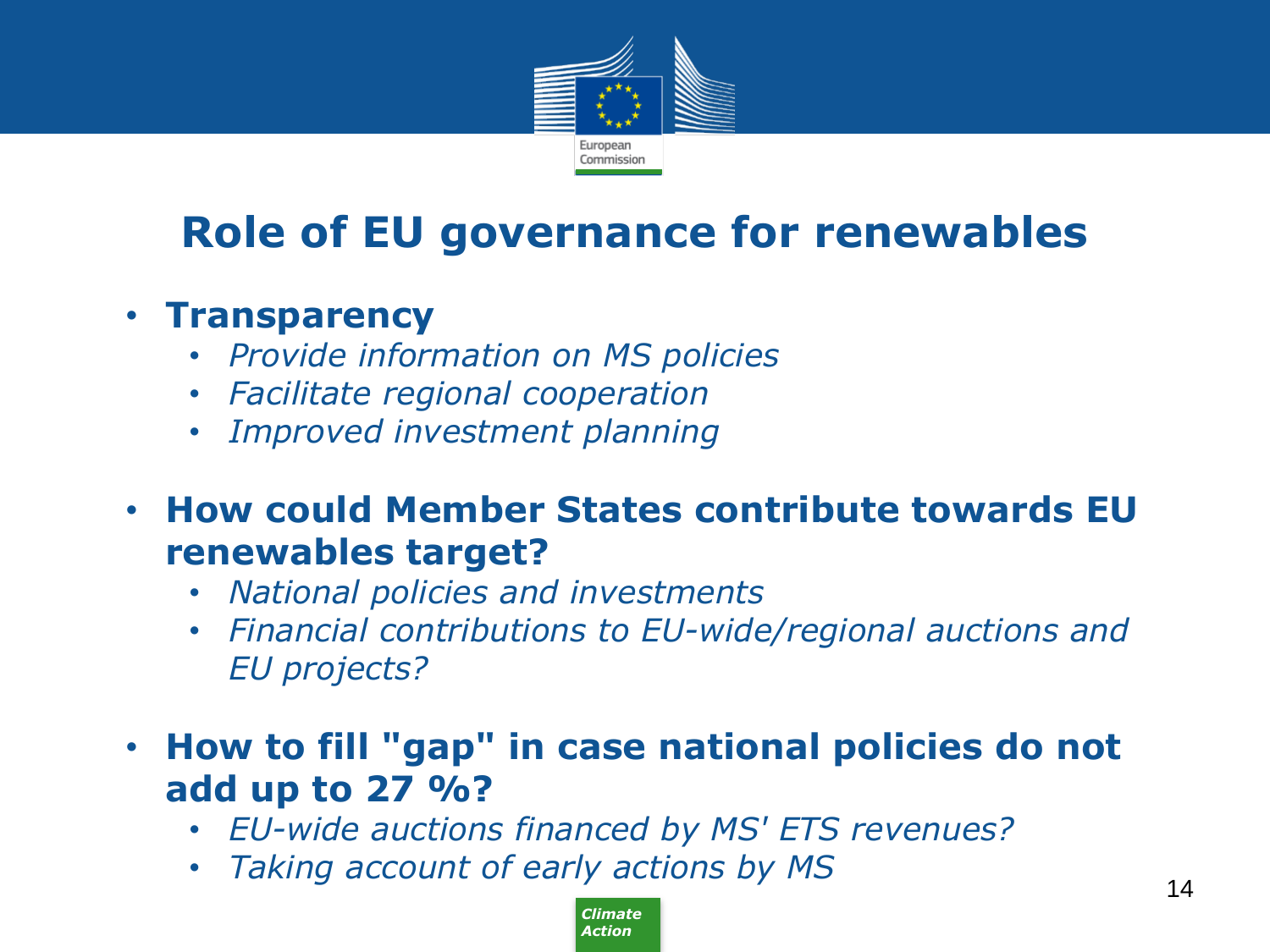

### **Conclusions**

#### • **ETS plays double role for support of renewables:**

- *Increases competitiveness relative to fossil fuels*
- *Provides revenues that can be used to further support innovation and competitiveness of renewables*
- **Harmonized rules are essential to create common market for renewables:**
	- *Market design*
	- *EU ETS*
	- *Market-based support for renewables*